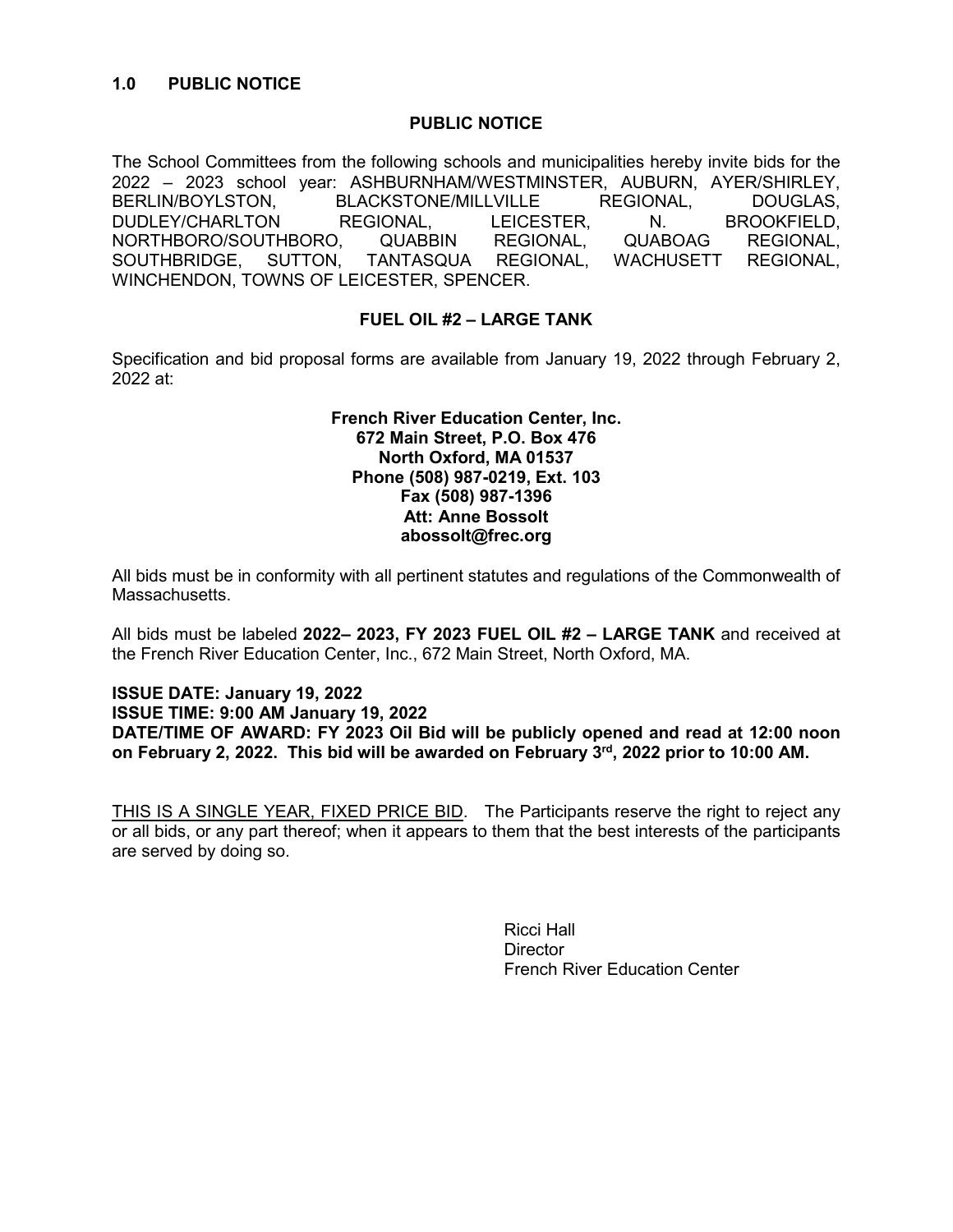#### **GENERAL INFORMATION AND BID SUBMISSION REQUIREMENTS**

## **1.1 Context**

This Invitation for Bids (IFB) has been prepared by French River Education Center for informational purposes and is being furnished solely for use by prospective bidders in considering their interest in supplying fuel to the entities listed in this IFB. Please note that the customers outlined in the bid document should not be contacted directly by prospective bidders under any circumstances.

This IFB is subject to the statutory requirements of MGL 30B Uniform Procurement Laws of the Commonwealth of Massachusetts.

The information contained herein has been prepared to assist interested bidders and correlating suppliers in developing their own bids to provide fuel service. French River Education Center does not purport to have included all of the information that may be relevant to or desired by a prospective bidder. French River Education Center makes no representation or warranty (expressed or implied) as to the accuracy or completeness of the information in this IFB nor shall French River have any liability for any representations (expressed or implied) contained in, or for any omission from, this IFB or any other written or oral communications transmitted to the recipient during the course of this bidding process.

French River Education Center reserves the right to negotiate additions to and/or modifications in the nature of the usage (load) at any time prior to entering into a definitive agreement with the winning bidder.

#### **1.2 Proposal and Contract**

This bid document and all related appendices, bid proposal forms, compliance forms addenda and bidder's response is an integral part of the contractor's bid proposal and contract for services.

Customer may reject any significant changes to this IFB.

Bidder will provide the supply and service as specified for the bid price.

Bids must be delivered to: French River Education Center, Inc., 672 Main Street, P.O. Box 476, North Oxford, MA 01537, Att: Anne Bossolt.

# **ISSUE DATE: January 19, 2022**

**ISSUE TIME: 9:00 AM January 19, 2022**

**DATE/TIME OF AWARD: FY 2023 Oil Bid will be publicly opened and read at 12:00 noon on February 2, 2022. This bid will be awarded on February 3rd, 2022 prior to 10:00 AM.**

**Bids should be clearly marked on the outside: 2022 – 2023, FY 2023, FUEL OIL #2 –** The bid must be accompanied by a Non-Collusion form, Tax **Compliance Certificate, Bid Pricing form, Certificate of Insurance, Bid Deposit, Certificate of Corporate Authority, and most recent financial statement. Bids will be found acceptable if hand-delivered, delivered by courier, or received through the mail. Electronic responses are unacceptable.**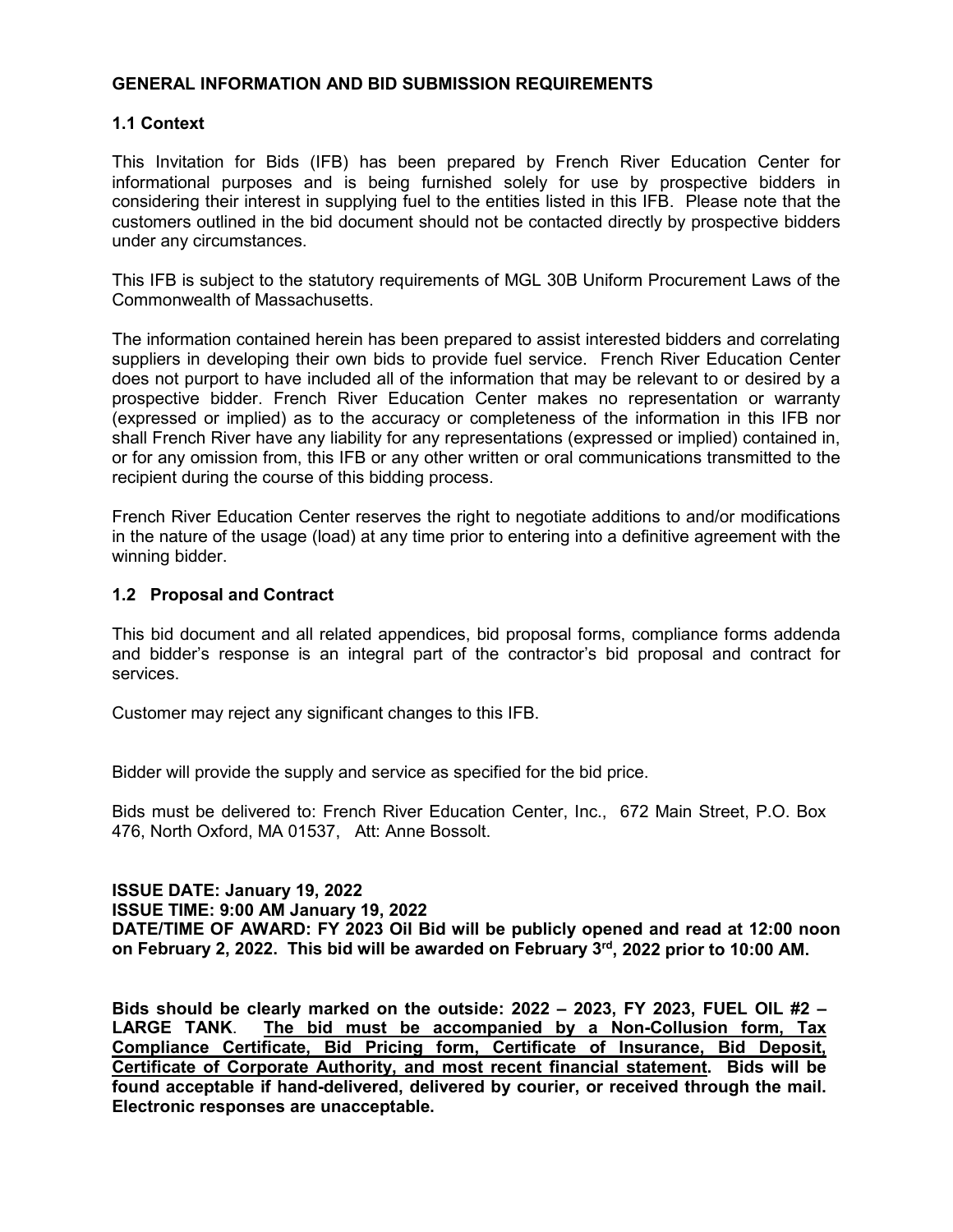# **2.0 Addendum**

If any changes are made to this Invitation for Bid (IFB), an addendum will be issued. Addenda will be mailed or faxed to all bidders on record as having picked up the IFB.

## **2.1 Questions**

Questions concerning this invitation for bid should be directed to Anne Bossolt, French River Education Center, Inc., 672 Main Street, North Oxford, MA before 4:00 PM on January 31, 2022. Questions may be delivered, mailed, emailed, telephoned or faxed.

## **2.2 How to Modify or Withdraw Bid**

A bidder may correct, modify, or withdraw a bid by written notice received by the French River Education Center, Inc. prior to the time and date set for the bid opening. Bid modifications must be submitted in a sealed envelope clearly labeled "Modification No. [35] Each modification must be numbered in sequence, and must reference "**2022 - 2023 FUEL OIL #2 – LARGE TANK**" the original IFB. After the bid opening, a bidder may not change any provision of the bid in a manner prejudicial to the interest of the participating school districts of fair competition. Minor informalities will be waived or the bidder will be allowed to correct them. If a mistake on the intended bid is clearly evident on the face of the bid document, the mistake will be corrected to reflect the intended correct bid, and the bidder will be notified in writing; the bidder may not withdraw the bid. A bidder may withdraw a bid if a mistake is clearly evident on the face of the bid document, but the intended correct bid is not similarly evident.

# **2.3 District Right to Cancel IFB or Reject Bids**

The Participants may cancel this IFB, or reject in whole or in part any and all bids, if the Participants determine that the cancellation or rejection serves their best interest.

## **2.4 Bid Price Requirement**

All bid prices submitted in response to this IFB must remain firm from July 1, 2022 through June 30, 2023.

**The only exception that would be considered is an Industry Force Majeure that must be so designated by the Massachusetts Office of the Attorney General. Bid price to include all charges and fees related to this purchase. No additional cost will be paid for delivery.** 

## **2.5 Unexpected Closures**

If, at the time of the scheduled bid opening, the Office of the French River Education Center, Inc. is closed due to uncontrolled events such as fire, snow, ice, wind, or building evacuation, the bid opening will be postponed until 12:00 PM on the next normal business day.

## **2.6 Bid Deposit Requirements**

All bidders must submit with their bids, at no cost to the owner, a CERTIFIED OR CASHIERS<br>CHECK OR AN INSURED BID BOND in the amount of \$2,500. Such check or bid bond to be CHECK OR AN INSURED BID BOND in the amount of \$2,500. made payable to the French River Education Center (Obligee). The certified check from unsuccessful bidders will be returned within 10 days after the school committees award the bid. The certified/cashiers check from the successful bidder will be returned upon delivery of the performance bond.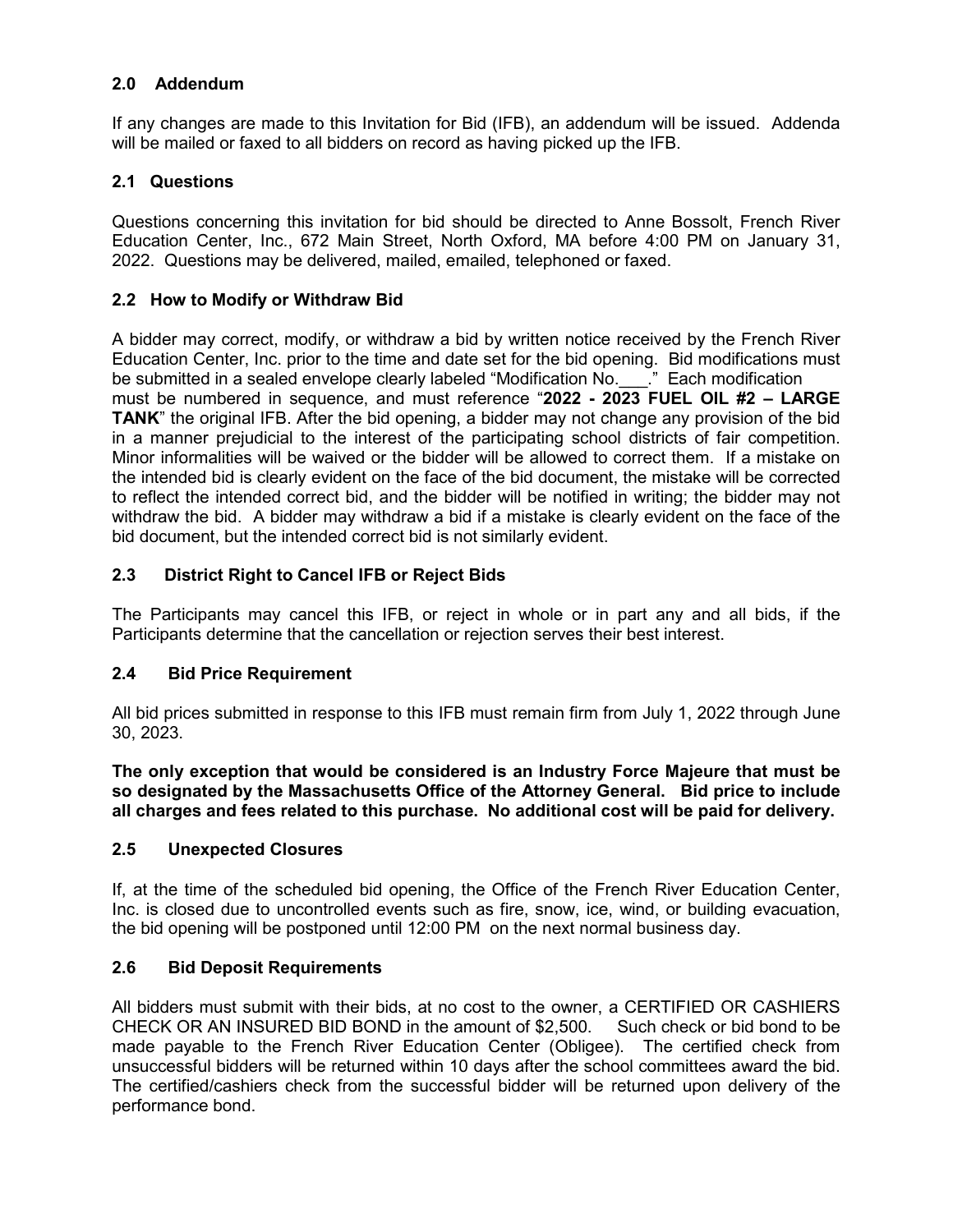# **2.7 Performance Bond**

The Contractor will be required to submit a SURETY PERFORMANCE BOND, guaranteeing the performance of the contract, in the amount of 50% of the total bid price. This shall be required of the successful bidder at no cost to the school departments, guaranteeing all conditions of the IFB. The bond must be in the owner's possession within ten (10) business days of date of award. The performance bond should list the following as the Obligee, "Participating School Districts of the French River Purchasing Cooperative" .The surety bond must be obtained from a surety company qualified to do business in the Commonwealth of Massachusetts. The surety company must have an A.M. Best rating of A or higher. The bond shall be in such form as is satisfactory to the Customer.

# **2.8 Product Acceptance**

The receiving school district shall have fourteen (14) days from the date of delivery to accept or reject the order due to noncompliance with the bid specifications.

## **3.0 Purchase Description**

The schools and municipalities listed in the accompanying spreadsheet solicit bids to furnish and deliver the specified quantity of **NUMBER 2 FUEL OIL** to the various locations, as specified, beginning July 1, 2022 and ending June 30, 2023. **The 1,702,000 gallons indicated on the accompanying spreadsheet is an estimate and may vary dependent upon factors such as weather conditions, energy conservation measures. This estimate may also vary due to school closings or school energy conversions to natural gas or other energy sources.** 

## **FIXED PRICE:**

**An all-in fixed price should be provided for the term of the contract. Fixed price to include all fees for service including but not limited to margin, transportation, tank inspection and environmental fees. Fixed price should be uniform across all districts/location of delivery**. **Fixed price should be uniform for all percentages of bio heat.**

**#2 Fuel Oil for this IFB may contain a bio heat component, but that component must not exceed 10%. A Certificate of Analysis may be requested by an individual school district at any time. Percentage of bio heat per delivery must be included on invoices.**

## **4.0 Rule of Award**

Contract will be awarded to the responsive and responsible vendor who submits the lowest bid price.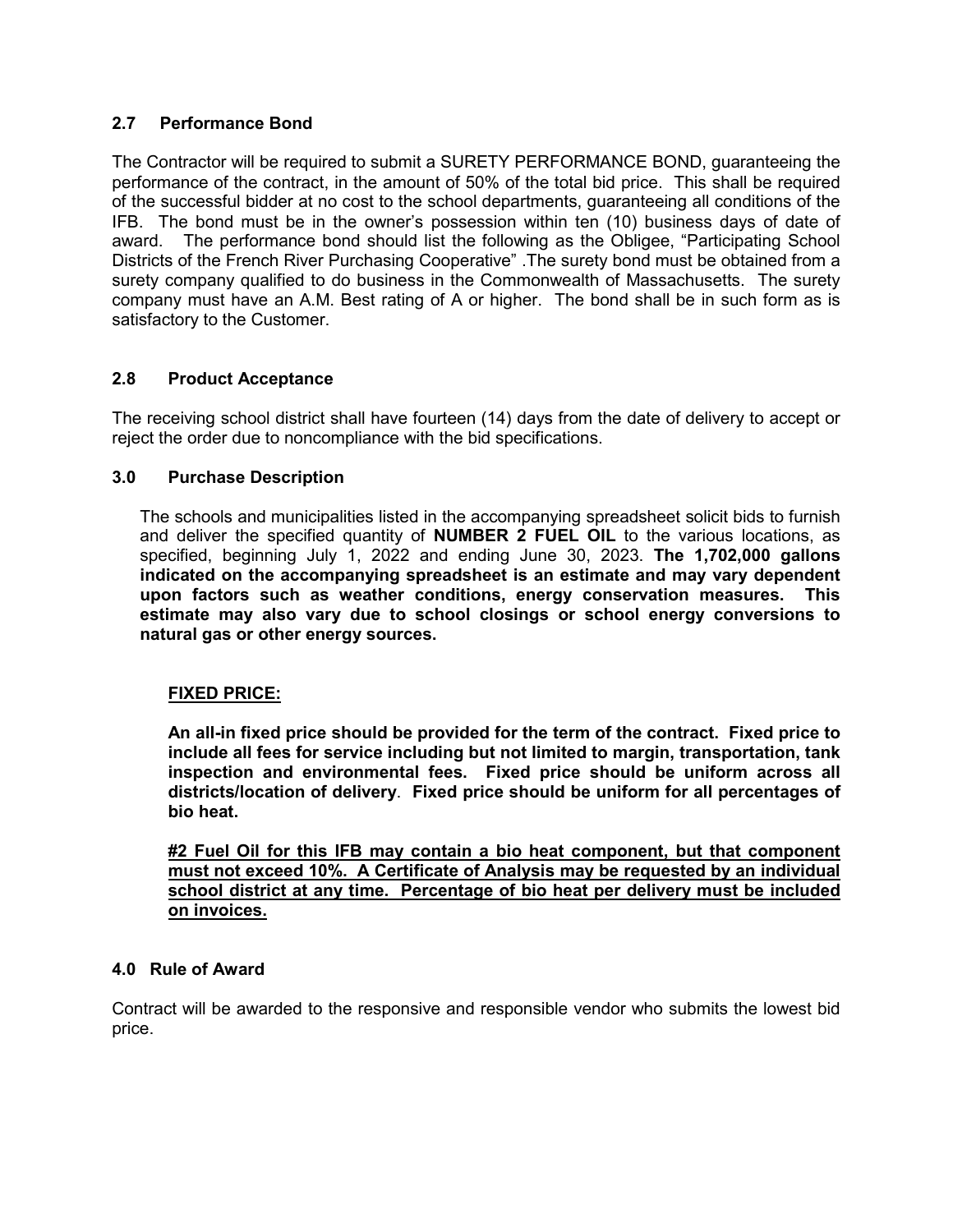## **4.1 Minimum Criteria**

The Minimum Evaluation Criteria are the standards that will be used to evaluate whether the bid is "responsive" and to identify "responsible" bidders. The minimum standards for this bid are as follows:

Price will be stated in dollars per gallon, to four (4) decimal places, to include all fees for service including but not limited to margin, transportation, tank inspection and environmental fees, **on the Bid Form,** delivered to the listed facilities. **Please include a W-9 with your submission. A Certificate of Corporate Authority must also be included.** 

The bidder must be in compliance with any and all Federal and State requirements involved with the sale and transportation of fuel oil.

The bid must be accompanied by a Non-Collusion form, Tax Compliance certificate, and Bid Pricing form, Certificate of Insurance, Bid Deposit and Certificate of Corporate Authority.

The bidder must provide references from schools and businesses they have done business with over the last three years indicating their names, addresses, telephone numbers, contact persons, dates of service and approximate annual volume of oil service.

## **5.0 Billing Requirement**

Invoices should include the name and address of vendor, date of delivery, gallons delivered, unit price per gallon, and total cost. Bid price to include all charges related to this purchase. No additional cost will be paid for delivery. At the discretion of the district, invoices may not be paid until orders are complete.

No charge will be allowed for federal, state or municipal sales or excise taxes from which the School Districts are exempt.

## **6.0 Termination of Contract**

If, through any cause, the Vendor shall fail to fulfill in a timely or proper manner his obligations under this Contract, or if the Vendor shall violate any of the covenants, agreements, or stipulations of the Contract, the Customer shall have the right to immediately terminate this Contract upon written notice to the Vendor of such termination and specifying the effective date of termination. Any damage incurred through any default, shall be a charge against any amounts due from the Customer to the Vendor.

## **7.0 Delivery Requirements**

**7.1** Successful bidder must arrange for delivery in accordance with the instructions of the head custodian or designee of each school or municipal building. Once contacted for delivery, delivery must be made within forty-eight (48) hours unless alternative arrangements between the school district and the vendor have been agreed upon. The vendor shall warrant good title to all fuel delivered. Title of the fuel will pass to the Customer after delivery.

**If delivery is not made within 48 hours (of date and time of order) and alternative arrangements between the school district and the vendor cannot be agreed upon, the district may secure oil for the particular delivery in question from an alternative vendor.**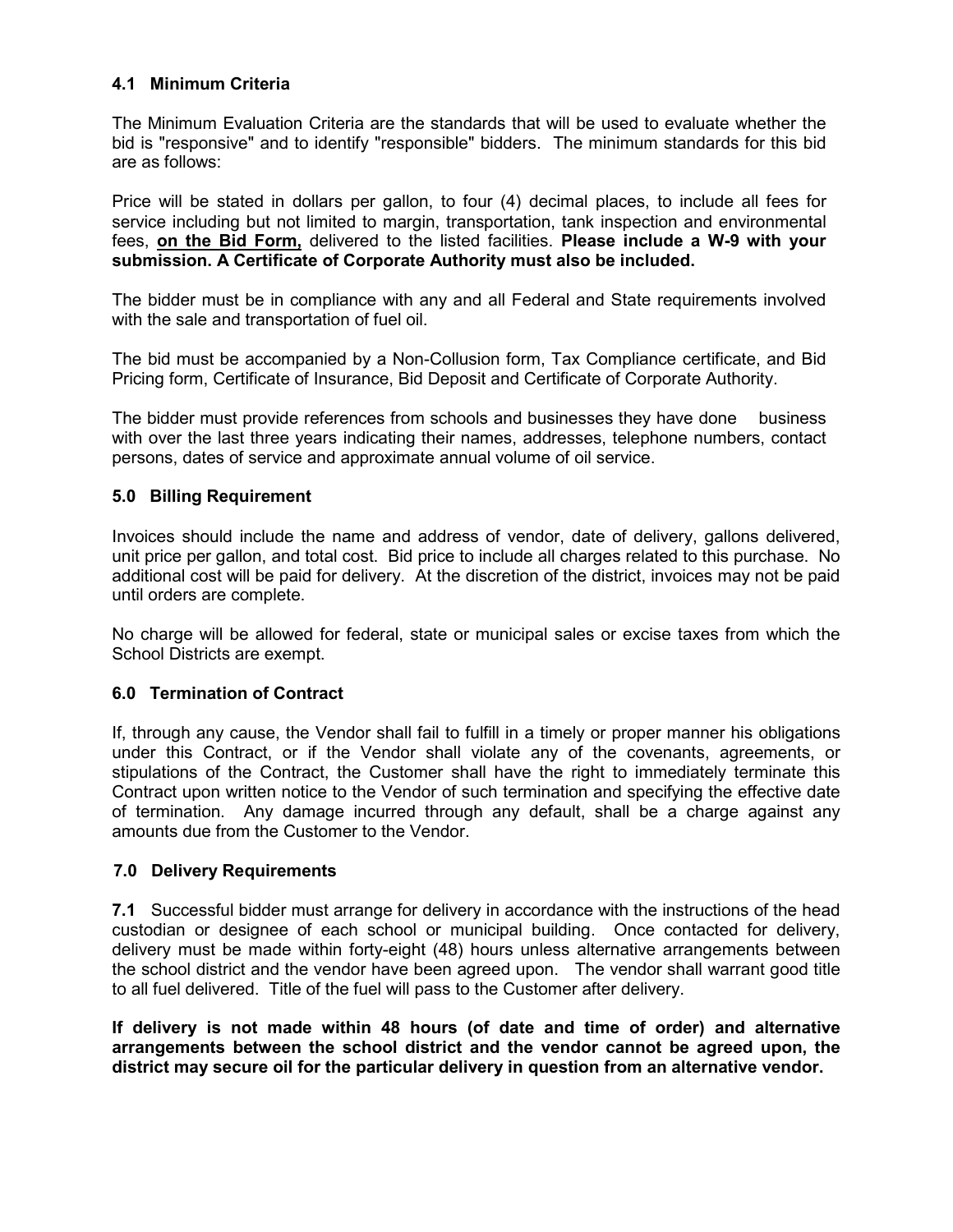#### **7.2 Number 2 Fuel Oil shall be delivered in 3,000 gallon minimum lots unless smaller deliveries are mutually agreed upon. Deliveries of gallons below 3,000 will incur no additional fees.**

**7.3** All deliveries must be automatically metered. Subsequent to the delivery, a metered receipt indicating such information as date of delivery, meter readings at start and end of delivery, gallons delivered, name and/or address of building, signature of someone at building should be left with appropriate personnel at delivery location. Spillage shall be the responsibility of the Contractor.

**7.4** All tanker load lot deliveries must be made in the presence of an agent of awarding authorities. A delivery slip must be left with someone at the building site. Spillage shall be the responsibility of the contractor.

**7.5** The school committees, city councils or boards of selectmen reserve the right to vary the quantities of Number 2 Fuel Oil or delivery points without a change in the unit cost of the fuel oil when the best interest and demands of the school are best served by so doing.

# **8.0 INSURANCE REQUIREMENTS**

**8.1** All bidders must provide Certificates of Insurance prior to the bid opening:

- Worker's Compensation coverage in accordance with Massachusetts General Laws.
- **Comprehensive General Liability of at least \$1,000.000/\$2,000,000 and must include Completed Operations Coverage**. Such insurance to be with a company satisfactory to the awarding authority so as to hold harmless the awarding authorities from any and all claims for damages arising out of bodily injury to or destruction of property caused by accident resulting from the use of implements, equipment or labor used in the performance of the contract or from any neglect, default or omission of contractor or for anyone in his employ during the execution of work.
- Commercial Fleet Coverage of at least \$300,000/\$500,000 for liability and \$100,000 for property damage.
- **8.2** All such coverage shall remain in force and effect for the term of the contract.
- **8.3** All bidders shall disclose insurance for pollution coverage.

**8.4** No cancellation of any insurance whether by the insurer or by the insured shall be effective unless written notice thereof is given to the awarding authority at least fifteen days prior to the intended effective date. Prior to the effective date of any such cancellation, the contractor will be required to take out new insurance to cover the policies so cancelled or risk contract termination.

## **9.0 REQUIRED PRODUCT SPECIFICATIONS**

**9.1** All Number 2 Fuel Oil must conform to all requirements of the U.S. National Bureau of Standards, the Laws of the Commonwealth of Mass. and the regulations of the Department of Public Health, Bureau of Air Use Management and amendments thereto in such cases, made and provided, or which shall be made during the term of the contract. Specifications of the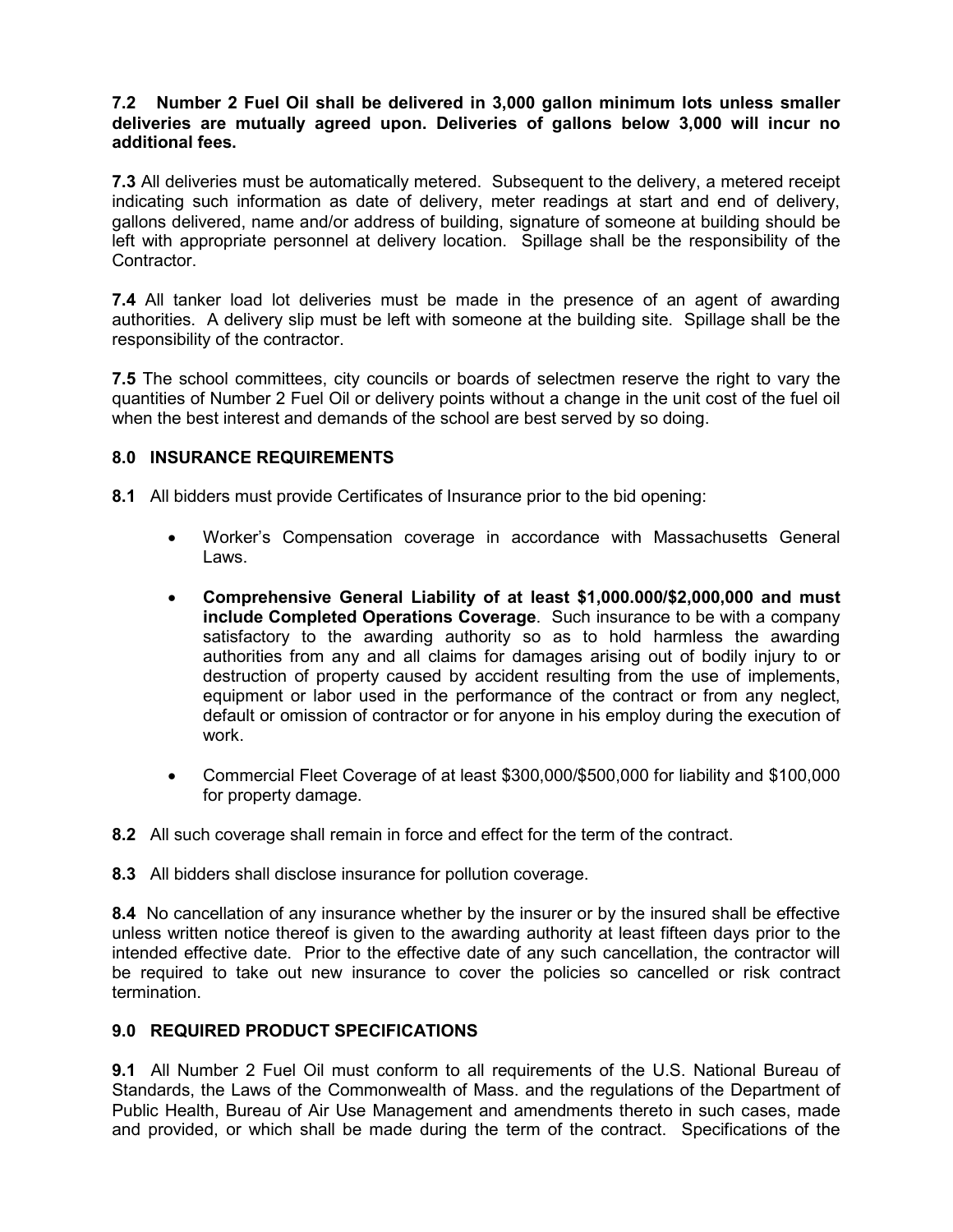American Petroleum Institute must be met during the contractual period with regard to sulphur content and for the control of air pollution.

**9.2** All oil may be regularly and continually analyzed or only part or parts may be analyzed by any purchaser. Upon such an analysis being made, the contractor shall receive reasonable notice and shall be entitled to have a representative present when samples are taken and shall be entitled to take samples like the sample to be analyzed. The contractor will be notified of any oil rejected for not having complied with the analysis and is to immediately remove same at his own expense and on failure to do so the purchaser affected may individually remove it at the expense of said contractor, and if the contractor fails to provide proper oil within a reasonable length of time, the purchaser may individually cancel contract or may at the expense of the contractor purchase a proper oil which will comply with the analysis, as specified charging said Contractor for any excess in cost. Therefore, oil rejected under this paragraph, if partially used, shall be paid for at the contract price involved.

## **#2 Fuel Oil for this IFB may contain a bio heat component, but that component must not exceed 10%. A Certificate of Analysis may be requested by an individual school district at any time. Percentage of bio heat per delivery must be included on invoices.**

**9.3** While performing work under this contract, the Vendor shall be responsible for completing clean up of any spills or accidental releases to the environment at no cost to the Customer. The Vendor shall notify all local, state and federal authorities as required by law in the event of such a release or threat of release. The Vendor will immediately notify the user facility contact person in the event of a spill, release, or threat of release to the environment and prior to initiating clean up response actions. If prior notification of the facility person is not possible, then the Vendor shall take appropriate response actions, and notify the contact person as soon as possible thereafter. In either case, the Vendor must provide a written summary to the contact person, setting forth the response actions taken.

## BIDDER INFORMATION AND DELIVERY POINTS

See spread sheets on next four pages:

## **10.0 Sample Contract**

# **The successful bidder(s) will be required to sign a contract which includes the language contained in this section of the IFB (section 10.0).**

## **#2 FUEL OIL**

#### FRENCH RIVER EDUCATION CENTER PURCHASING COOPERATIVE 672 MAIN STREET, PO BOX 476 NORTH OXFORD, MA 01537

Telephone: (508) 987-0219 Fax: (508) 987-1396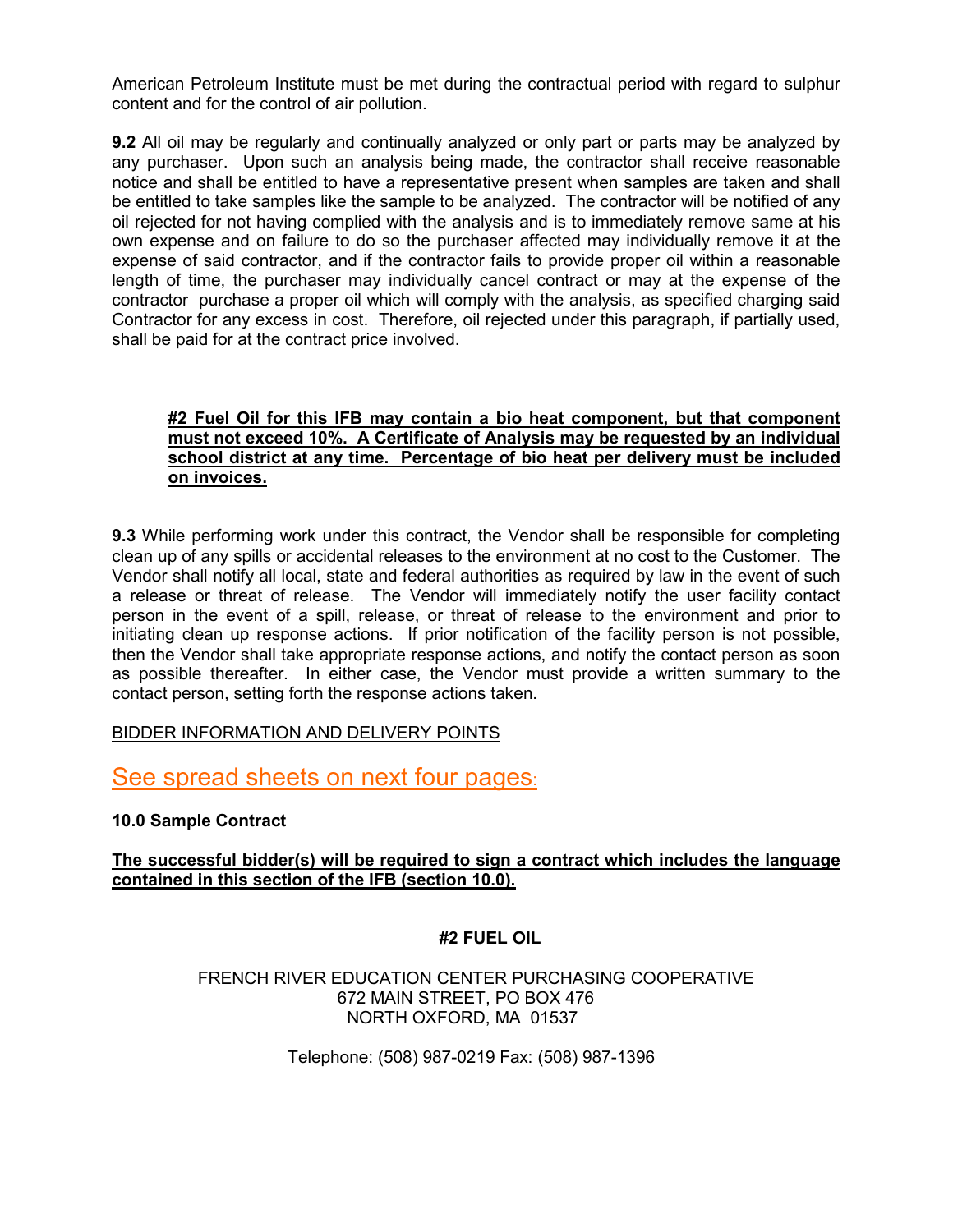#### AGREEMENT

AGREEMENT made this 3rd day of February, 2022, between the French River Education Center Purchasing Cooperative, and [company], a corporation having a usual place of business at  $($ the "Contractor").

WHEREAS, the French River Education Center Purchasing Cooperative is interested in procuring #2 Fuel Oil for the participating school districts and municipalities listed in the Public Notice in conformity with all legal requirements for a period of one year, FY23;

WHEREAS, the Contractor submitted a bid for the product sought by the French River Education Center Purchasing Cooperative, and the Contractor's bid has been found to be acceptable;

NOW THEREFORE, in consideration of the foregoing and for other valuable consideration, the receipt whereof is hereby acknowledged, the French River Education Center Purchasing Cooperative and the Contractor mutually agree as follows:

**A. Delivery:** The Vendor must contact the Customer to establish operational detail about delivery prior to July 1, 2022. Deliveries are to be made within 48 hours or two working days from the time of notification. Delivery of oil must be made on days and during hours that are acceptable to the Customer.

**If delivery is not made within 48 hours (of date and time of order) and alternative arrangements between the school district and the vendor cannot be agreed upon, the district may secure oil for the particular delivery in question from an alternative vendor.** 

It is understood that the delivery person of the motor carrier has the final say as to how much oil a given tank can safely take. Massachusetts regulations require a tank not to be filled to more than 90% of nominal capacity. If the Customer orders more oil than the tank can safely take, the delivery person will unload as much oil as can be safely delivered in the tank and notify the Customer of the situation.

**B. Spillage**: While performing work under this contract, the Vendor shall be responsible for completing clean up of any spills or accidental releases to the environment at no cost to the Customer. The Vendor shall notify all local, state and federal authorities as required by law in the event of such a release or threat of release. The Vendor will immediately notify the user facility contact person in the event of a spill, release, or threat of release to the environment and prior to initiating clean up response actions. If prior notification of the facility person is not possible, then the Vendor shall take appropriate response actions, and notify the contact person as soon as possible thereafter. In either case, the Vendor must provide a written summary to the contact person, setting forth the response actions taken.

**C. Billing:** Invoices should include the name and address of vendor, date of delivery, gallons delivered, unit price per gallon, and total cost. Bid price to include all charges related to this purchase. No additional cost will be allowed. At the discretion of the district, invoices may not be paid until orders are complete.

No charge will be allowed for federal, state or municipal sales or excise taxes from which the School Districts are exempt.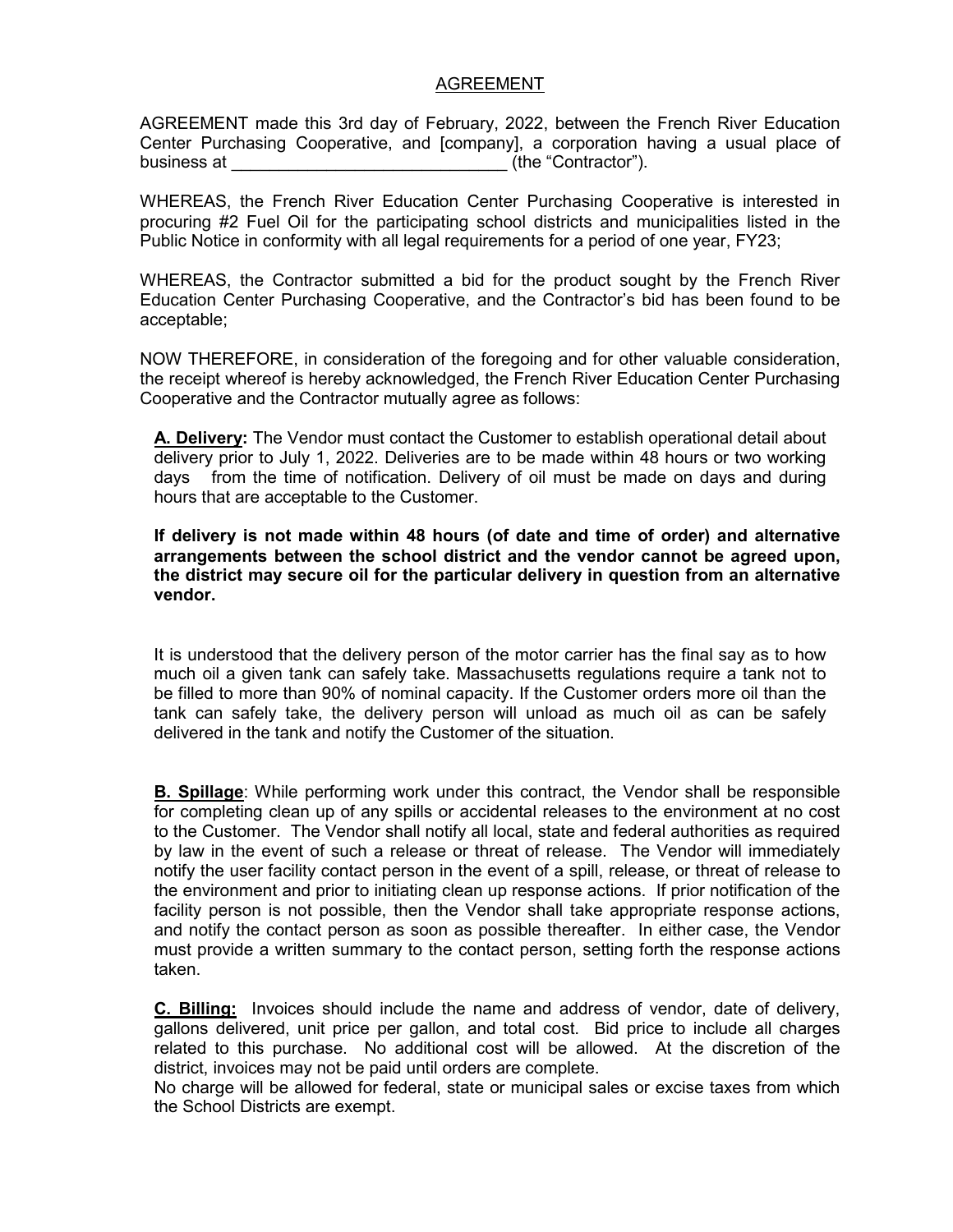**D. Ordering/Pricing**: All bid prices submitted in response to this IFB must remain firm from July 1, 2022 through June 30, 2023.

Bid price to include all charges and fees related to this purchase. No additional cost will be paid for delivery.

**E. Title:** The vendor shall warrant good title to all fuel delivered. Title of the fuel will pass to the Customer after delivery.

**F. Termination:** If, through any cause, the Vendor shall fail to fulfill in a timely or proper manner his obligations under this Contract, or if the Vendor shall violate any of the covenants, agreements, or stipulations of the Contract, the Customer shall have the right to immediately terminate this Contract upon written notice to the Vendor of such termination and specifying the effective date of termination. Any damage incurred through any default, shall be a charge against any amounts due from the Customer to the Vendor.

**G. Incorporated by Reference:** The Non – collusion form, Tax Compliance Certificate, Bid Pricing Form, Certificate of Insurance, Bid Deposit, Certificate of Corporate Authority, and the French River Education Center's Invitation for Bids and addenda, if any, are hereby incorporated into this contract.

IN WITNESS WHEREOF, the French River Purchasing Cooperative, and have duly executed this Contract, and a duplicate thereof, on the day and year first above written.

Mr. Ricci Hall **Contractor:** French River Education Center 672 Main St., PO 476 N. Oxford, MA 01537

By: \_\_\_\_\_\_\_\_\_\_\_\_\_\_\_\_\_\_\_\_\_\_\_\_\_ By: \_\_\_\_\_\_\_\_\_\_\_\_\_\_\_\_\_\_\_\_\_\_\_\_\_\_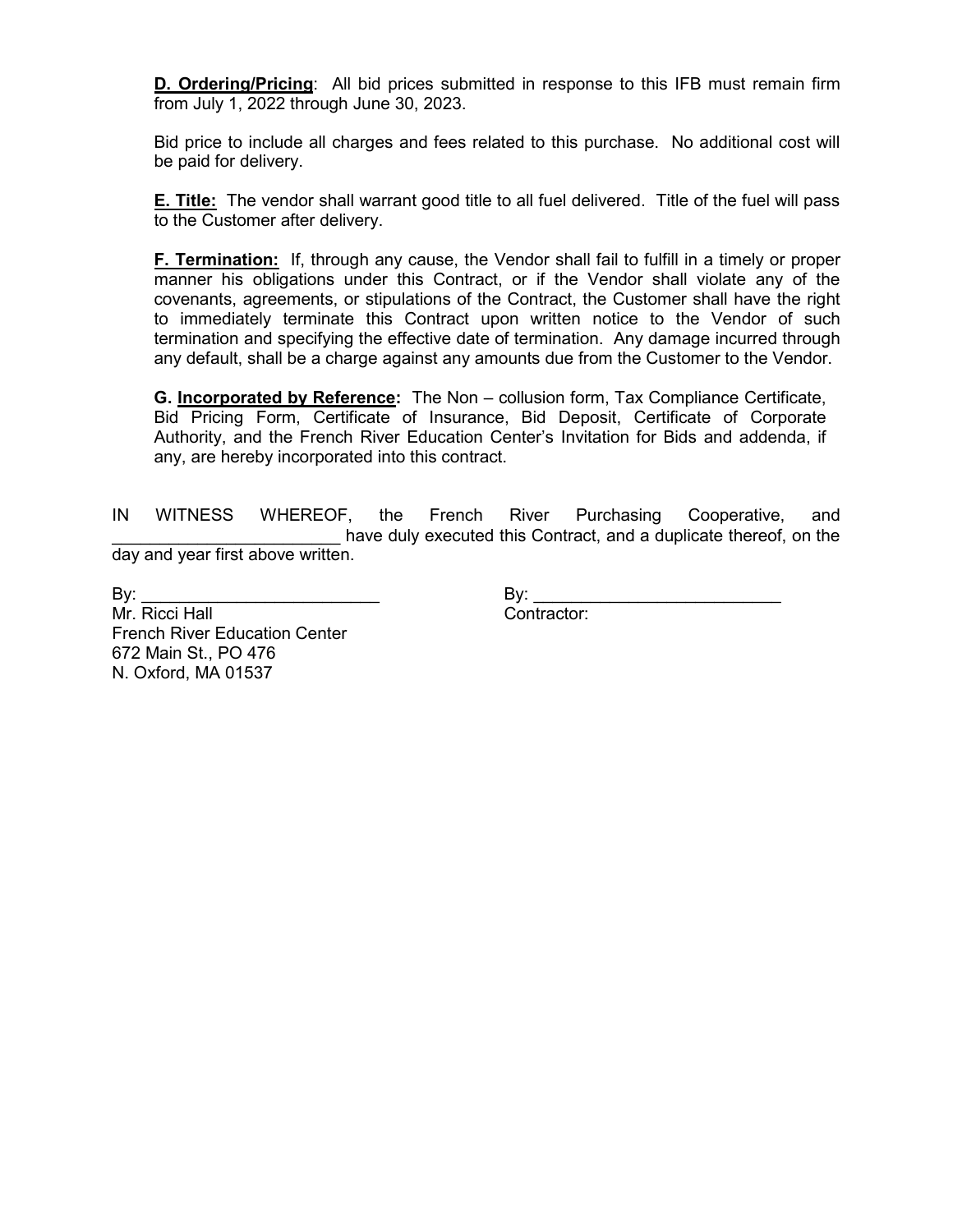#### **11.0 Compliance Certification Form**

#### **2022 - 2023 FUEL OIL #2 – LARGE TANK**

#### TAX COMPLIANCE CERTIFICATION FORM

ASHBURNHAM/WESTMINSTER, AUBURN, AYER/SHIRLEY, BERLIN/BOYLSTON, BLACKSTONE/MILLVILLE REGIONAL, DOUGLAS, DUDLEY/CHARLTON REGIONAL, LEICESTER, N. BROOKFIELD, NORTHBORO/SOUTHBORO, QUABBIN REGIONAL, QUABOAG REGIONAL, SOUTHBRIDGE, SUTTON, TANTASQUA REGIONAL, WACHUSETT REGIONAL, WINCHENDON, TOWNS OF LEICESTER, SPENCER.

Pursuant to Massachusetts General Laws, Chapter 62C, Section 49A, I certify under the penalties of perjury that I, to my best knowledge and belief, am in compliance with all laws of the Commonwealth related to taxes, reporting of employees and contractors, and withholding and remitting child support.

 $\mathcal{L}_\text{max}$  , and the set of the set of the set of the set of the set of the set of the set of the set of the set of the set of the set of the set of the set of the set of the set of the set of the set of the set of the Signature of Individual or Corporate Name

 $\frac{1}{2}$  ,  $\frac{1}{2}$  ,  $\frac{1}{2}$  ,  $\frac{1}{2}$  ,  $\frac{1}{2}$  ,  $\frac{1}{2}$  ,  $\frac{1}{2}$  ,  $\frac{1}{2}$  ,  $\frac{1}{2}$  ,  $\frac{1}{2}$  ,  $\frac{1}{2}$  ,  $\frac{1}{2}$  ,  $\frac{1}{2}$  ,  $\frac{1}{2}$  ,  $\frac{1}{2}$  ,  $\frac{1}{2}$  ,  $\frac{1}{2}$  ,  $\frac{1}{2}$  ,  $\frac{1$ Corporate Officer (if applicable)

 $\frac{1}{2}$  ,  $\frac{1}{2}$  ,  $\frac{1}{2}$  ,  $\frac{1}{2}$  ,  $\frac{1}{2}$  ,  $\frac{1}{2}$  ,  $\frac{1}{2}$  ,  $\frac{1}{2}$  ,  $\frac{1}{2}$  ,  $\frac{1}{2}$  ,  $\frac{1}{2}$  ,  $\frac{1}{2}$  ,  $\frac{1}{2}$  ,  $\frac{1}{2}$  ,  $\frac{1}{2}$  ,  $\frac{1}{2}$  ,  $\frac{1}{2}$  ,  $\frac{1}{2}$  ,  $\frac{1$ Social Security or Federal Identification Number

 $\overline{\phantom{a}}$  , where  $\overline{\phantom{a}}$  , where  $\overline{\phantom{a}}$  , where  $\overline{\phantom{a}}$ Date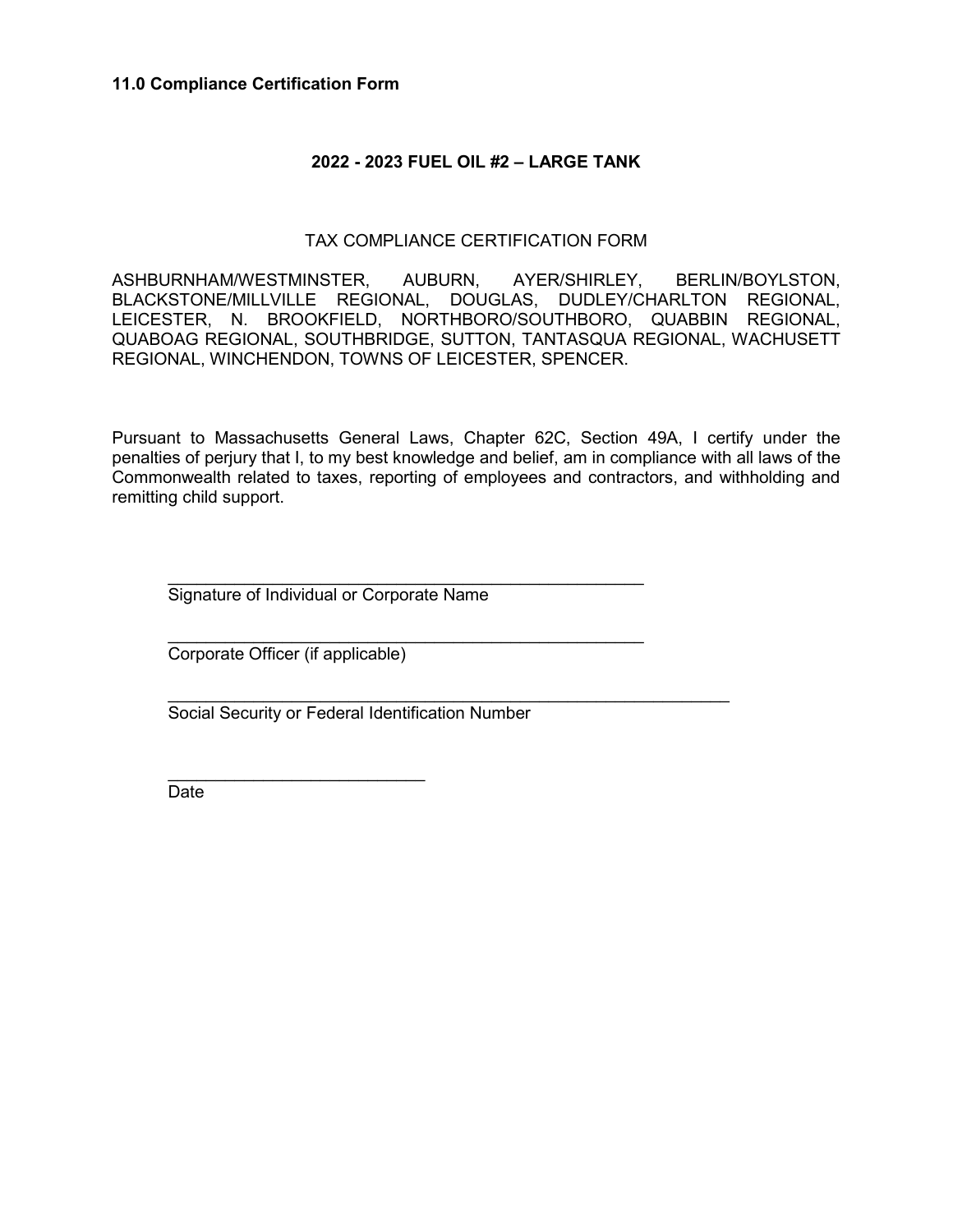#### **12.0 Non-Collusion Form**

## **2022 - 2023 FUEL OIL #2 – LARGE TANK**

#### NON-COLLUSION FORM

ASHBURNHAM/WESTMINSTER, AUBURN, AYER/SHIRLEY, BERLIN/BOYLSTON, BLACKSTONE/MILLVILLE REGIONAL, DOUGLAS, DUDLEY/CHARLTON REGIONAL, LEICESTER, N. BROOKFIELD, NORTHBORO/SOUTHBORO, QUABBIN REGIONAL, QUABOAG REGIONAL, SOUTHBRIDGE, SUTTON, TANTASQUA REGIONAL, WACHUSETT REGIONAL, WINCHENDON, TOWNS OF LEICESTER, SPENCER.

The undersigned certifies under penalties of perjury that this bid or proposal has been made and submitted in good faith and without collusion or fraud with any other person. As used in this certification, the word"person" shall mean any natural person, business, partnership, corporation, union, committee, club, or other organization, entity, or group of individuals.

Signature of Person Submitting Bid or Proposal

 $\frac{1}{2}$  ,  $\frac{1}{2}$  ,  $\frac{1}{2}$  ,  $\frac{1}{2}$  ,  $\frac{1}{2}$  ,  $\frac{1}{2}$  ,  $\frac{1}{2}$  ,  $\frac{1}{2}$  ,  $\frac{1}{2}$  ,  $\frac{1}{2}$  ,  $\frac{1}{2}$  ,  $\frac{1}{2}$  ,  $\frac{1}{2}$  ,  $\frac{1}{2}$  ,  $\frac{1}{2}$  ,  $\frac{1}{2}$  ,  $\frac{1}{2}$  ,  $\frac{1}{2}$  ,  $\frac{1$ 

 $\mathcal{L}_\text{max}$  , and the contract of the contract of the contract of the contract of the contract of the contract of the contract of the contract of the contract of the contract of the contract of the contract of the contr Name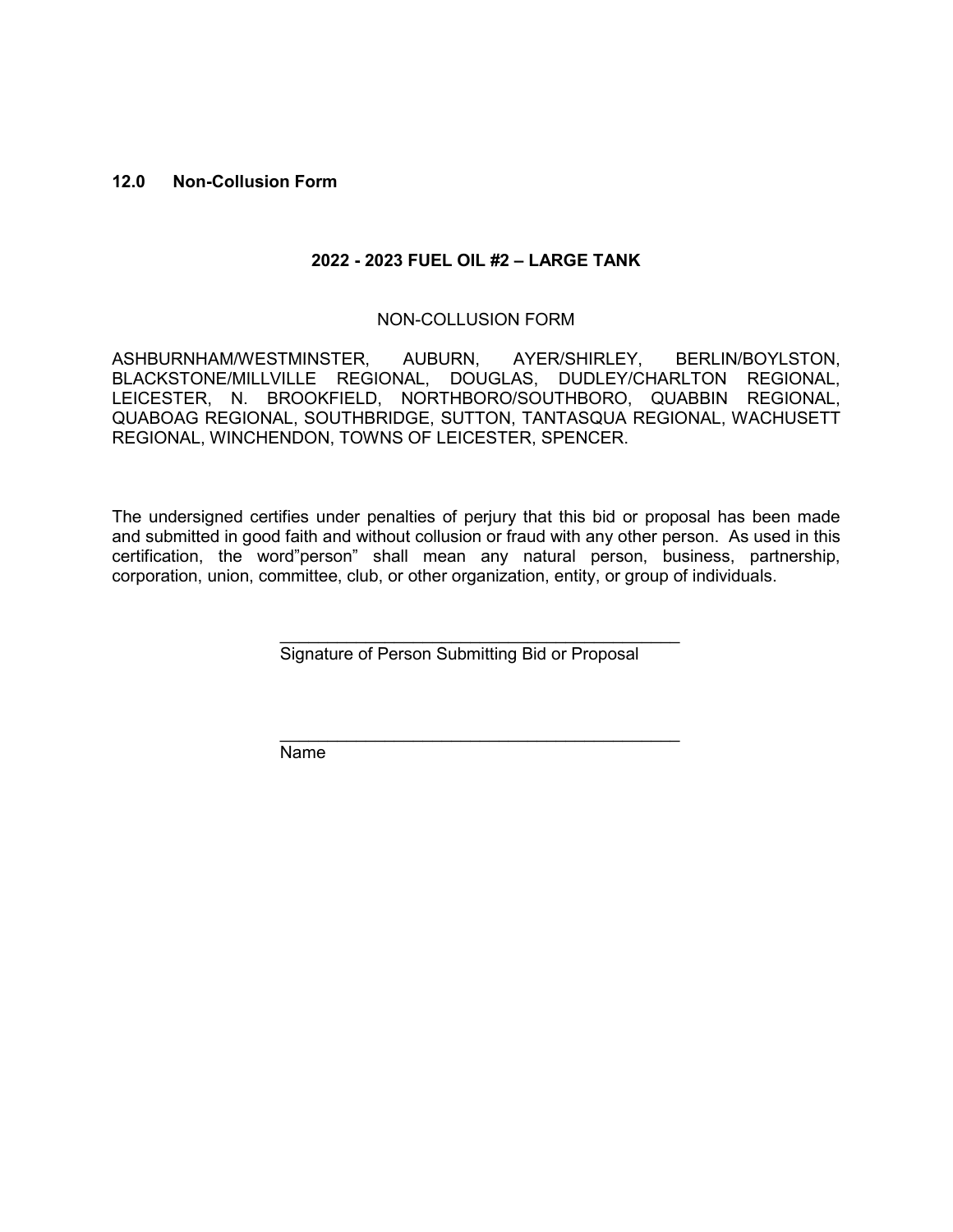**13.0 BID PRICING FORM**

# **BID PRICING FORM**

# **2022 - 2023 FUEL OIL #2 – LARGE TANK**

# **PLEASE COMPLETE THE ATTACHED PRICING SPREAD SHEET**

**FIXED PRICE PER GALLON** \_\_\_\_\_\_\_\_\_\_\_\_\_ (to 4 decimal places)

\_\_\_\_\_\_\_\_\_\_\_\_\_\_\_\_\_\_ \_\_\_\_\_\_\_\_\_\_\_\_\_\_\_\_\_\_\_\_

Brand Name Refining Company

Firm Name Phone \_\_\_\_\_\_\_\_\_\_\_\_\_\_\_\_\_\_\_\_\_\_\_\_\_\_\_\_\_\_\_\_\_\_\_\_\_\_\_\_ \_\_\_\_\_\_\_\_\_\_\_\_\_\_\_\_\_\_\_ Street Address Date \_\_\_\_\_\_\_\_\_\_\_\_\_\_\_\_\_\_\_\_\_\_\_\_\_\_\_\_\_\_\_\_ \_\_\_\_\_\_\_\_\_\_\_\_\_\_\_\_\_\_\_\_\_\_\_\_\_\_\_\_\_\_\_\_ City State Zip

\_\_\_\_\_\_\_\_\_\_\_\_\_\_\_\_\_\_\_\_\_\_\_\_\_\_\_\_\_\_\_\_\_\_\_\_\_\_\_ \_\_\_\_\_\_\_\_\_\_\_\_\_\_\_\_\_\_\_

Email address:

 $\overline{\phantom{a}}$  , and the contribution of the contribution of  $\overline{\phantom{a}}$  , and  $\overline{\phantom{a}}$  , and  $\overline{\phantom{a}}$  , and  $\overline{\phantom{a}}$  , and  $\overline{\phantom{a}}$  , and  $\overline{\phantom{a}}$  , and  $\overline{\phantom{a}}$  , and  $\overline{\phantom{a}}$  , and  $\overline{\phantom{a}}$  , and Signature of Authorized Person Printed Name of Authorized Person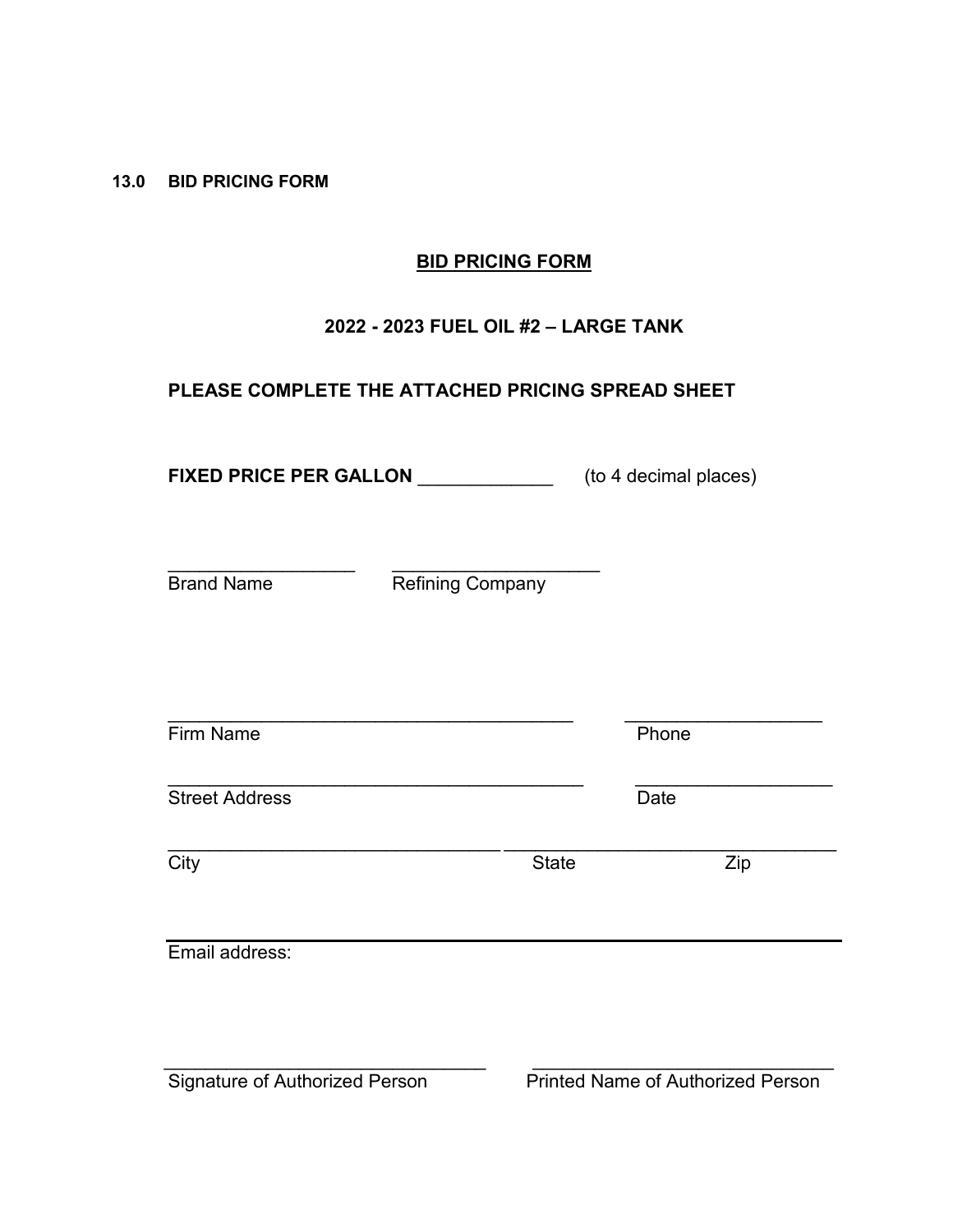# **14.0 CERTIFICATE OF CORPORATE AUTHORITY**

| <b>CERTIFICATE OF AUTHORITY</b>                                                                                                                                                                                                                                                                                                                                                                                                                                                                        |                                                                                               |                                                                       |  |
|--------------------------------------------------------------------------------------------------------------------------------------------------------------------------------------------------------------------------------------------------------------------------------------------------------------------------------------------------------------------------------------------------------------------------------------------------------------------------------------------------------|-----------------------------------------------------------------------------------------------|-----------------------------------------------------------------------|--|
|                                                                                                                                                                                                                                                                                                                                                                                                                                                                                                        | I hereby certify that I am the<br>Clerk/Secretary of                                          | (insert full name of Corporation)                                     |  |
| corporation, and<br>that                                                                                                                                                                                                                                                                                                                                                                                                                                                                               |                                                                                               | (insert the name of officer who signed the <b>contract and bonds)</b> |  |
| is the duly<br>elected                                                                                                                                                                                                                                                                                                                                                                                                                                                                                 |                                                                                               | (insert the title of the officer in line 2)                           |  |
|                                                                                                                                                                                                                                                                                                                                                                                                                                                                                                        | of said corporation, and<br>that on                                                           | (insert a date that is ON OR BEFORE the date the                      |  |
| officer signed the <b>contract and bonds.)</b><br>at a duly authorized meeting of the Board of Directors of said corporation, at which<br>all the directors were present or waived notice, it was voted that                                                                                                                                                                                                                                                                                           |                                                                                               |                                                                       |  |
| the                                                                                                                                                                                                                                                                                                                                                                                                                                                                                                    |                                                                                               |                                                                       |  |
|                                                                                                                                                                                                                                                                                                                                                                                                                                                                                                        | (insert name from line 2)                                                                     | (insert title from line 3)                                            |  |
| of this corporation be and hereby is authorized to execute contracts and bonds in the<br>name and on behalf of said corporation, and affix its Corporate Seal thereto, and<br>such execution of any contract of obligation in this corporation's name and on its<br>behalf, with or without the Corporate Seal, shall be valid and binding upon this<br>corporation; and that the above vote has not been amended or rescinded and<br>remains in full force and effect as of the date set forth below: |                                                                                               |                                                                       |  |
| ATTEST:                                                                                                                                                                                                                                                                                                                                                                                                                                                                                                |                                                                                               | AFFIX CORPORATE SEAL HERE                                             |  |
|                                                                                                                                                                                                                                                                                                                                                                                                                                                                                                        | (Signature of Clerk or Secretary)*                                                            |                                                                       |  |
| Name:                                                                                                                                                                                                                                                                                                                                                                                                                                                                                                  | (Please print or type name in line<br>$6)$ *                                                  |                                                                       |  |
| Date:                                                                                                                                                                                                                                                                                                                                                                                                                                                                                                  | (insert a date that is ON OR AFTER<br>the date the officer signed the<br>contract and bonds.) |                                                                       |  |

\*The name and signature inserted in lines 6 & 7 **must** be that of the **Clerk or Secretary** of the corporation.